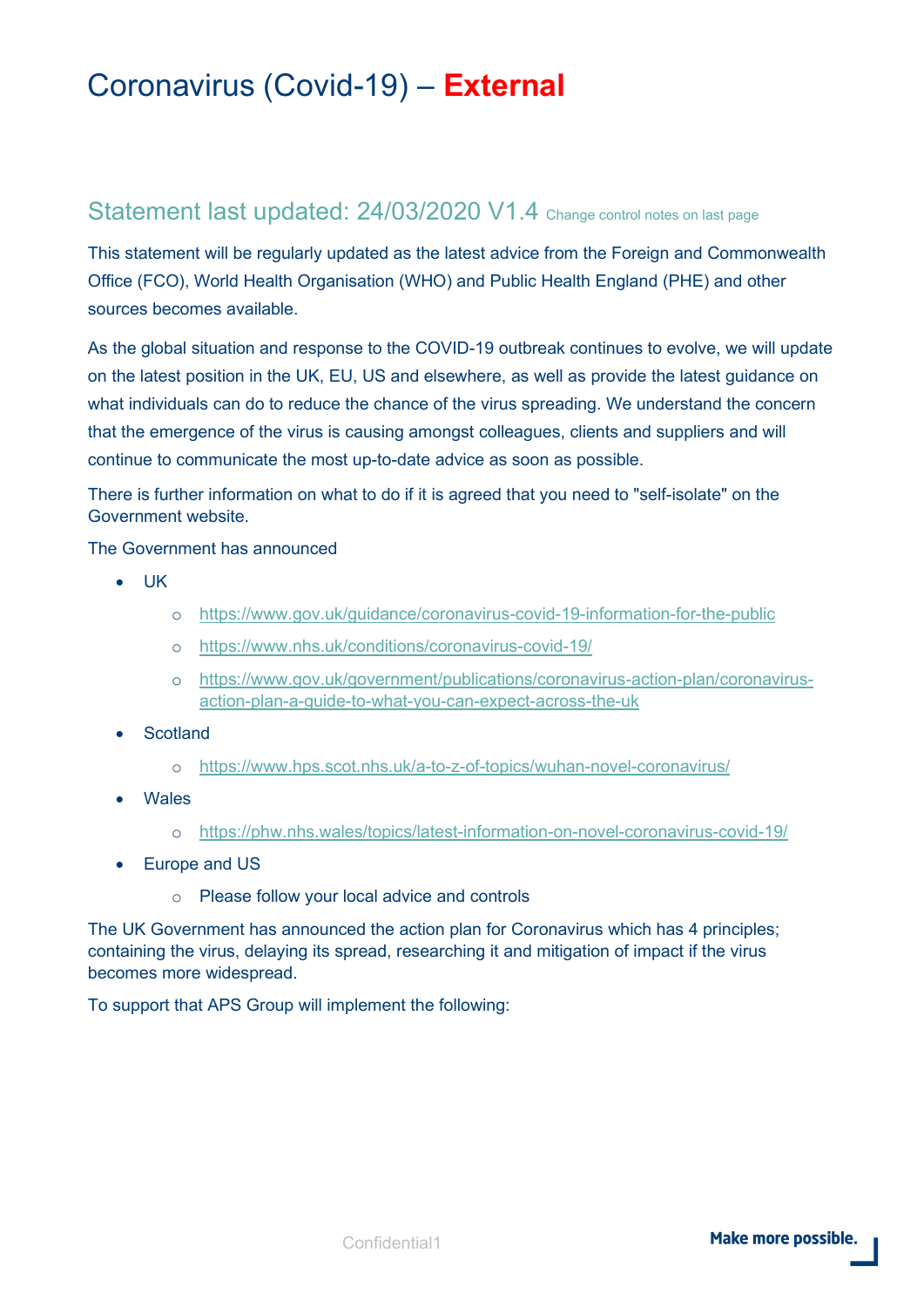## What are APS Group doing?

### Main Office and Production sites

- Hygiene
	- $\circ$  Follow the best practice on handwashing and personal hygiene shown on the posters around the business
	- o When you first arrive onsite, wash your hands for minimium 20 seconds
	- o Periodically wash your hands throughout the day every 2 hours minimum
	- o Increase vigilance on cleaning throughout the business, all desks to be sanitised daily, enhanced kitchen controls
	- o Incident management
		- Responsive incident reporting
		- Report any absence or illness related to the Covid-19 outbreak to Line Manager and HR
- **Meetings** 
	- o Any meeting that requires travel to another site where possible please carry out the meeting via call, Microsoft Teams or video conference (VC)
	- $\circ$  We are asking teams to limit all meetings to no more than 30 mins wherever possible
		- All large meetings are prohibited
- **Travel** 
	- o All business travel both internal and client facing is prohibited
- **External activity** 
	- o Any external activity should canclled unless business critical
- Remote working
	- o Those that can work from home, should do so
	- $\circ$  The only staff who are required to be onsite because they cannot work from home include;
		- **•** Production
		- Critical support staff
		- Staff rota'd to be onsite for client support
- HR
	- o Our HR teams will be onsite where required to maintain HR processes
- Third Parties
	- $\circ$  We will be instructing all permanent third party contractors of APS Groups current planning and ask that they support us and follow Government guidelines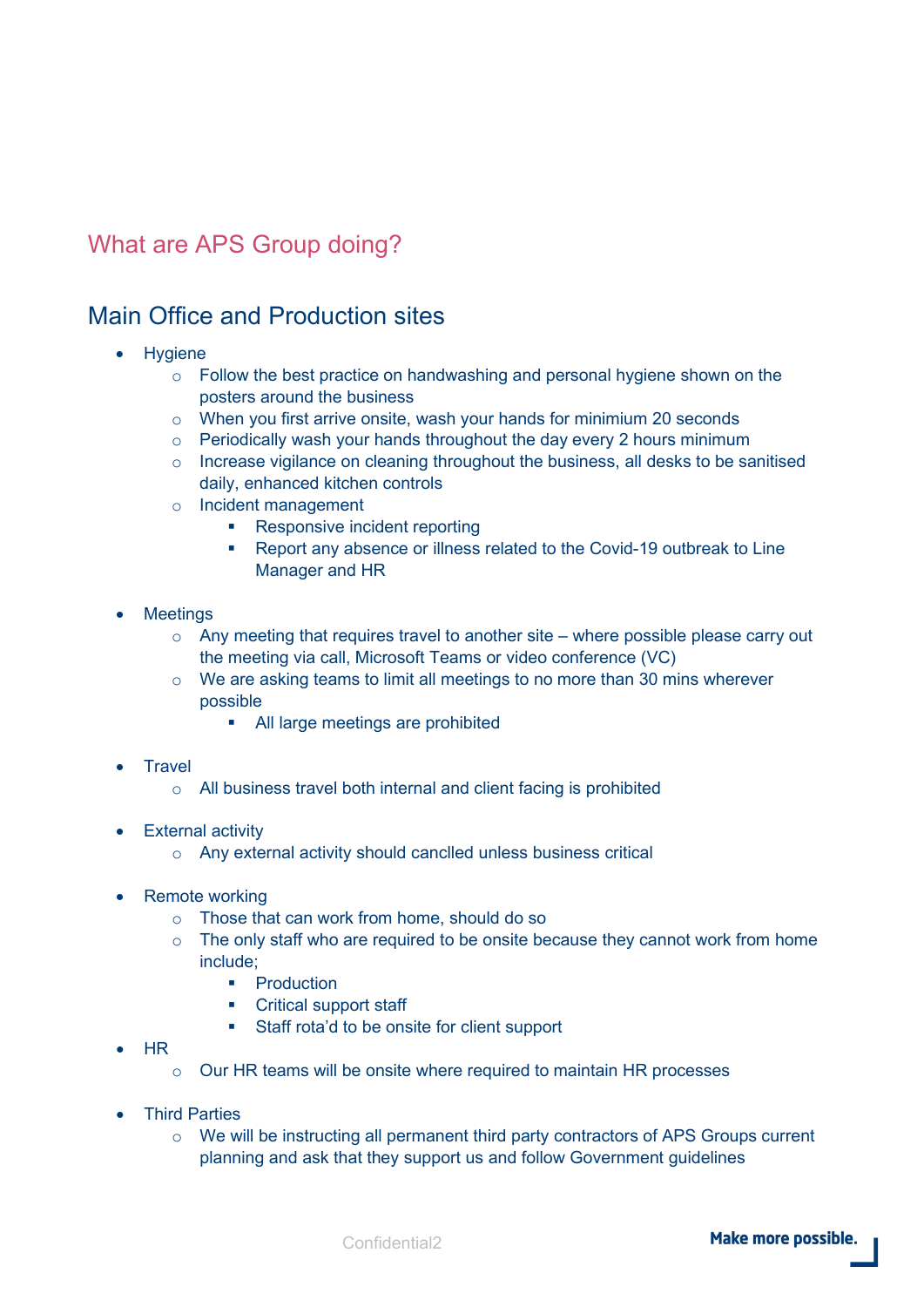- Remote workers
	- o No change to current working advice
- **Working on a client site** 
	- o Follow Main Office advice
	- $\circ$  Follow guidelines issued by the site you are based and fully comply
		- **Our onsite teams will update our HR teams of any changes**

### In the event there is Covid-19 Incident

- As part of APS Groups business continuity plan, APS group has a documented incident management procedure. In preparation, APS Group has already nominated:
	- o BC incident management team for a Covid-19 incident
	- o Initiated regular internal meetings and updates
- APS Group has reviewed its risk management to ensure that we can manage a pandemic incident, this is still that case. Current risks which have an elevated risk level due to Covid-19
	- o Reduction in staffing levels
	- o Denial of access to an APS Group site
	- o Supply chain management disruption

#### • **Measures in place to mitigate risk**

- o Reduction in staffing levels
	- **•** Working from home has been implemented where applicable
	- Where appropriate APS Group will look to resource temporary labour
	- APS Group will leverage outsourcing through supply chain partners
	- **Prioritised working has now been implemented**
	- In Isolated staff incidents will be reviewed as they happen and may result in any of the above being initiated
- o Denial of access to an APS Group site
	- **Warehousing and Production sites** 
		- We will ensure there is a deep clean and then re-open once we have spoken with Public Health England
		- Where appropriate APS Group will look to resource temporary labour
		- APS Group has service diversity throughout the UK and where appropriate APS Group will look to leverage this
		- APS Group will leverage outsourcing through supply chain partners
		- We will allocate each office employee a group, either critical or business recovery as per our recovery plan
		- Where a warehouse function is not accessible, APS will endeavour to supply product to client on demand
	- **•** Offices and service function
		- As above with working from home being implemented as soon as is practical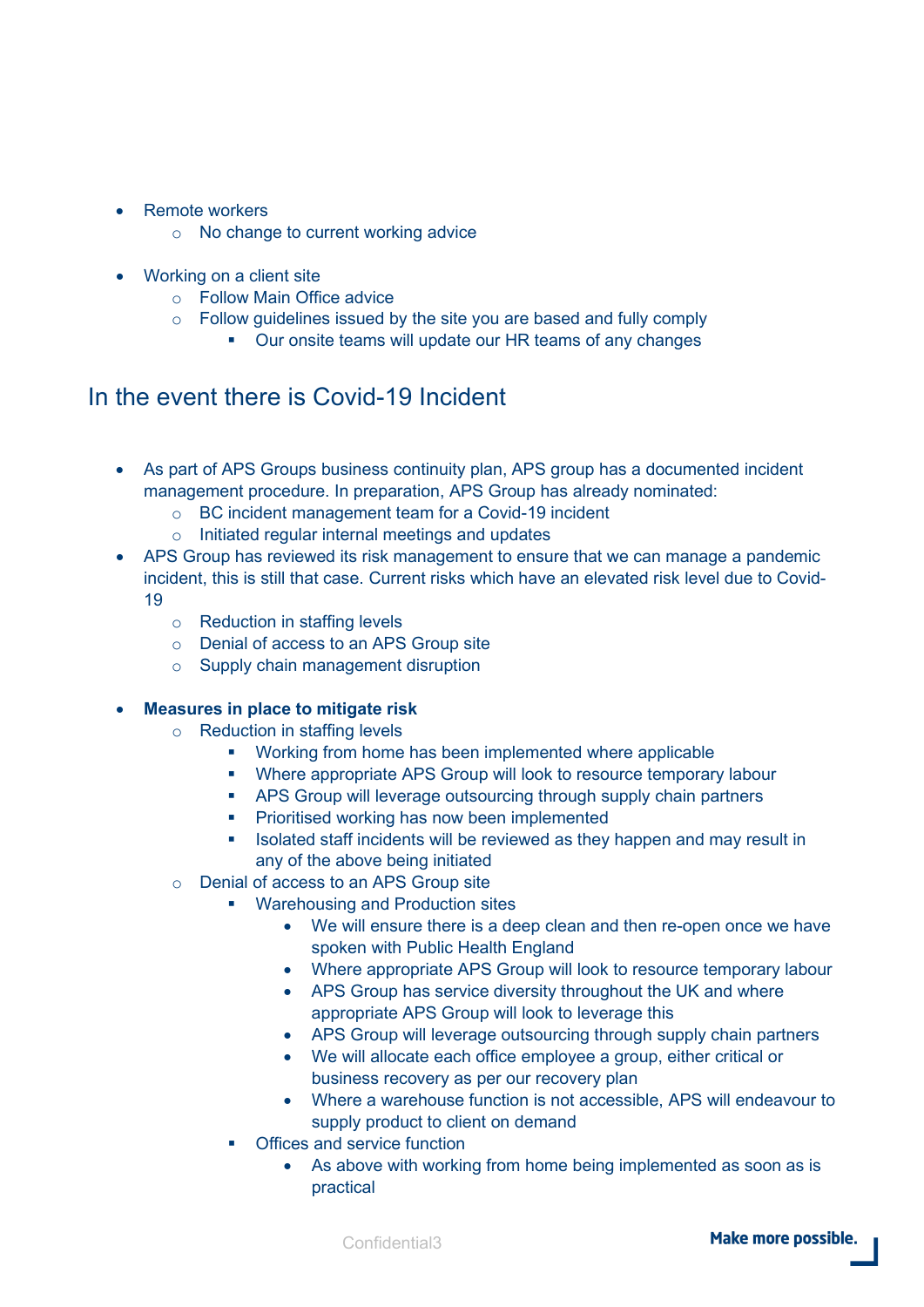- o Supply chain interruption
	- **•** Communication
		- APS Group is maintaining a constant contact and review with our key business critical supply chain
	- **•** Preparation
		- Where appropriate, APS Group has enhanced its stock holding of certain products and raw materials to manage any delay. It should be noted that APS only for sees a delay in product sourcing at present and not a full no availability scenario
	- Projects or Work in progress
		- Where projects or work in progress are affected APS Group will notify clients of this delay

### General Information

- We are aware there is an increase of unkind behaviour towards people (typically because of their actual or perceived country of origin). At the heart of our business we are accessible for all our colleagues and customers, please remember this in all your interaction
- We also know that several people have asked questions about face masks, it is currently the case that we do not believe that face masks are appropriate and therefore should not be worn in the workplace
- We ask that all managers ensure that they inform HR and the BC team as soon as they are aware of a situation
	- o Managers should also contact people prior to their return if they are known to have travelled to affected areas
	- $\circ$  All managers should be aware of where their teams are travelling to (provided individuals are willing to share this information)
- There are other measures we may put in place if the situation changes and we make those decisions based on up to the minute advice
- We will begin collating a FAQ and will publish this on the group intranet
- Guidance to our colleagues if you show any symptoms or feel unwell, please follow Government guidelines
	- o Go home and self isolate follow [Government guidlines](https://www.gov.uk/government/publications/covid-19-stay-at-home-guidance)
	- o Inform your line manager or HR

### Further Information

#### **Returning travellers**

#### **Travel advice**

All uptodate travel advice of Covid-19 can be found [here](https://www.gov.uk/guidance/travel-advice-novel-coronavirus)

FCO travel advice [here](https://www.gov.uk/foreign-travel-advice)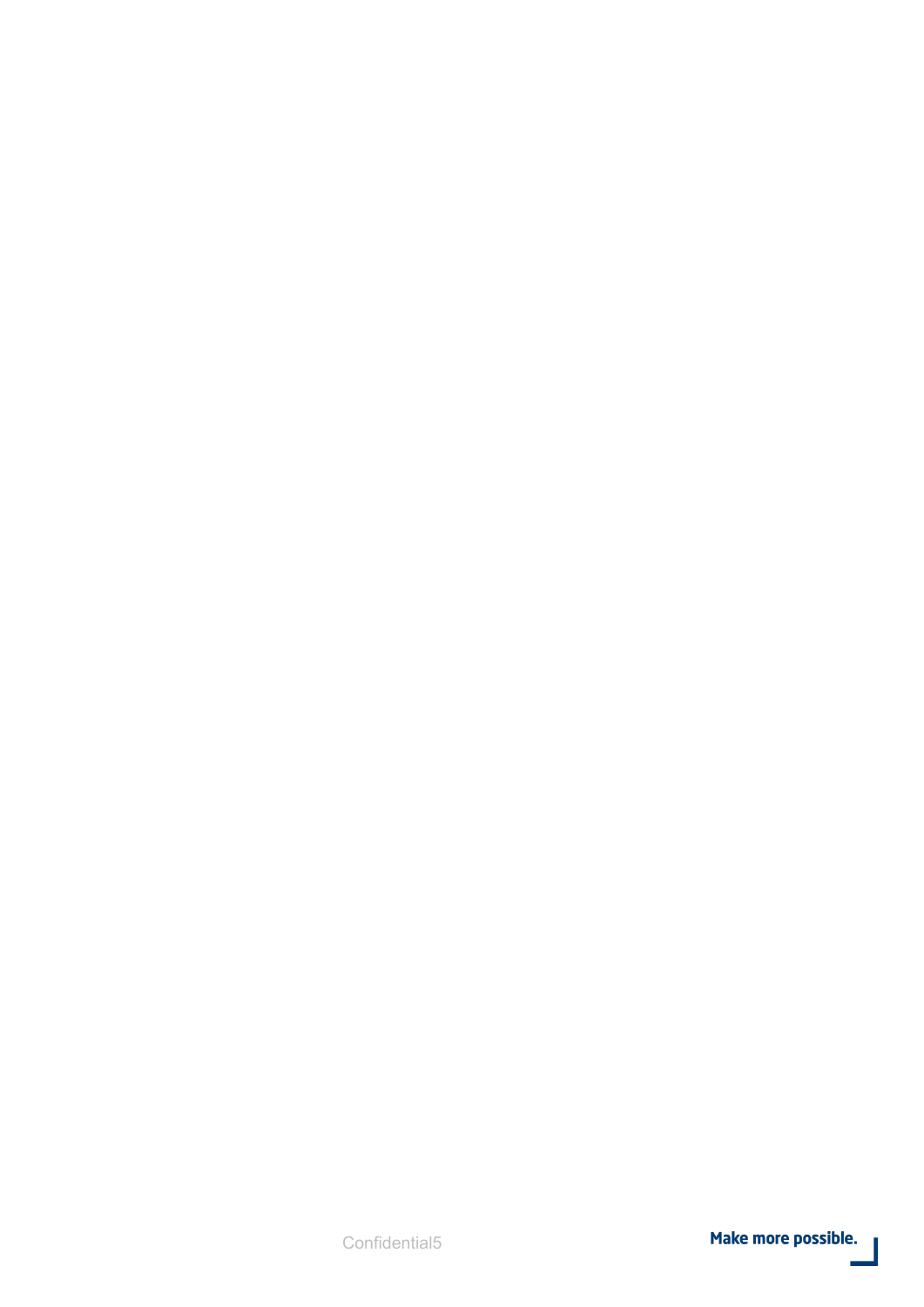#### **Document Change Control**

| <b>Date</b> | <b>Version</b> | <b>Section</b>                                             | <b>Details of Change</b>                                                                                                                                                                                                                                                                                                                                                   |
|-------------|----------------|------------------------------------------------------------|----------------------------------------------------------------------------------------------------------------------------------------------------------------------------------------------------------------------------------------------------------------------------------------------------------------------------------------------------------------------------|
| 13/3/2020   | 1.1            | Measures in place to<br>mitigate risks                     | Updated on remote working<br>detail                                                                                                                                                                                                                                                                                                                                        |
| 13/3/2020   | 1.1            | <b>Main office</b><br>production sites -<br>remote working | Expanded detail on teams and<br>loan equipment                                                                                                                                                                                                                                                                                                                             |
| 13/3/2020   | 1.1            | Document change<br>control                                 | <b>Added</b>                                                                                                                                                                                                                                                                                                                                                               |
| 13/3/2020   | 1.1            | <b>Title</b>                                               | Date and version update 1.1<br>13/3/2020                                                                                                                                                                                                                                                                                                                                   |
|             |                |                                                            |                                                                                                                                                                                                                                                                                                                                                                            |
| 16/3/2020   | 1.2            | Further Infromation,                                       | Removed all Travel advice no<br>longer approved by UK Gov<br>and replaced with Gov links<br>now being given                                                                                                                                                                                                                                                                |
| 17/3/2020   | 1.3            | <b>Remote working</b>                                      | <b>Remote working</b><br>Aps has initiated a<br>$\circ$<br>remote working policy<br>for all teams who can<br>work from home<br>The only departments<br>$\circ$<br>that will be allowed on<br>APS sites are critical<br>production and<br>warehousing teams.<br>Rota<br>۵<br>systems will<br>be<br>employed<br>where<br>required<br>Update start time for remote<br>working |